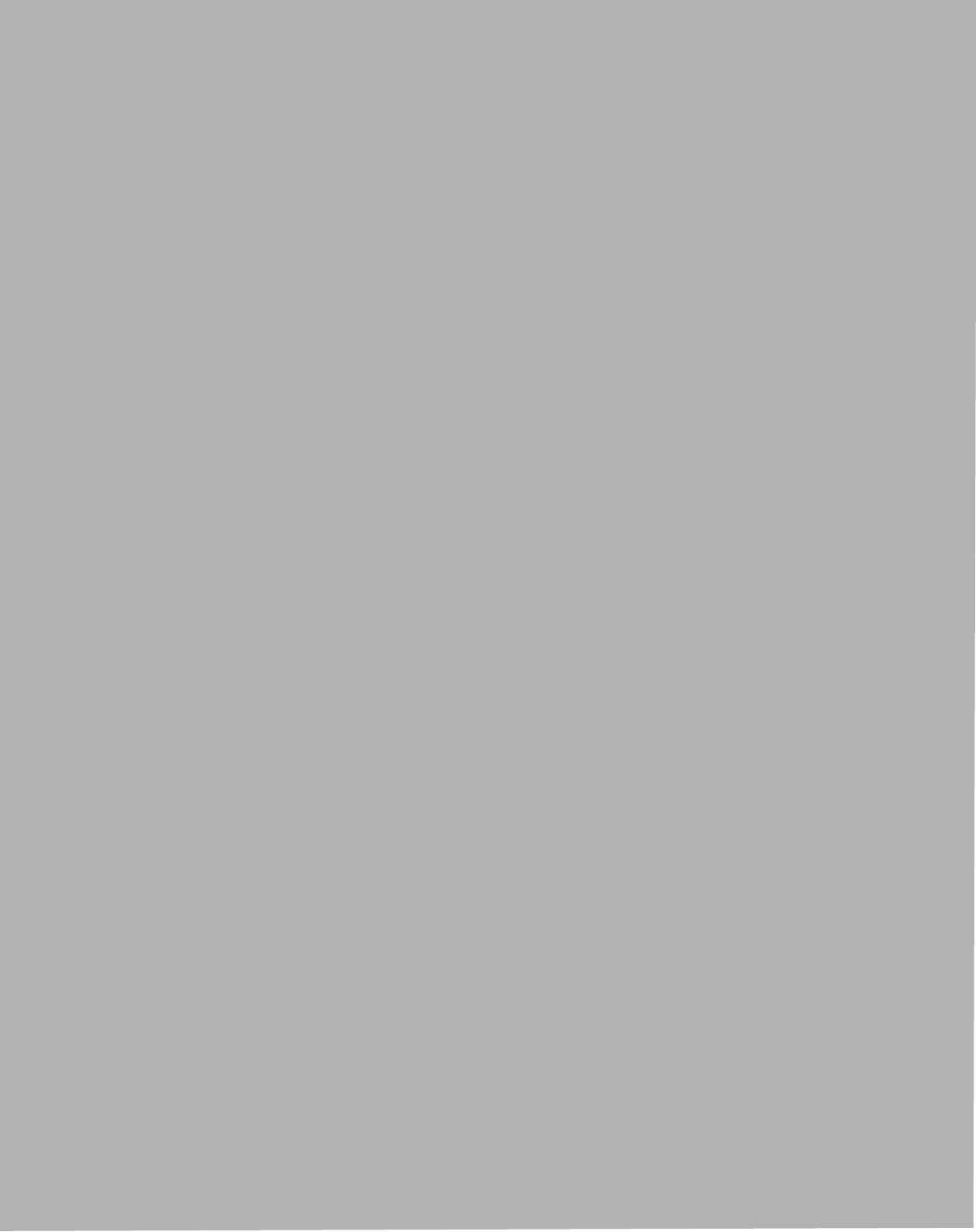# **APPENDIX**

D

# **Commissioners' voting on recommendations**

In the Medicare, Medicaid, and SCHIP Benefits Improvement and Protection Act of 2000, the Congress required MedPAC to call for individual Commissioner votes on each recommendation, and to document the voting record in its report. The information below satisfies that mandate.

# **Chapter 1: Evaluating Medicare's payment policies**

No recommendations

# **Chapter 2: Updating payments for physician services and for care provided in hospital outpatient departments**

**2A** The Congress should replace the sustainable growth rate system with an annual update based on factors influencing the costs of efficiently providing physician services.

*Yes Votes: Braun, DeBusk, Hackbarth, Johnson, Loop, Nelson, Newhouse, Newport, Raphael, Reischauer, Smith, Stowers, Wakefield, Wilensky Absent: Rosenblatt, Rowe*

**2B** In implementing the update for physician services, the Congress should require Health Care Financing Administration to use a forecast of the change in input prices.

*Yes Votes: Braun, DeBusk, Hackbarth, Johnson, Loop, Nelson, Newhouse, Newport, Raphael, Reischauer, Smith, Stowers, Wakefield, Wilensky Absent: Rosenblatt, Rowe*

- **2C** The Secretary should not use an expenditure target to update the conversion factor in the outpatient prospective payment system or to update payments for other ambulatory care settings.
	- *Yes Votes: Braun, DeBusk, Hackbarth, Johnson, Loop, Nelson, Newhouse, Newport, Raphael, Reischauer, Stowers, Wakefield, Wilensky*
	- *Absent: Rosenblatt, Rowe, Smith*
- **2D** The Congress should require an annual update of the conversion factor in the outpatient prospective payment system that is based on the relevant factors influencing the costs of efficiently providing hospital outpatient care, and not just the change in input prices.

*Yes Votes: Braun, DeBusk, Hackbarth, Johnson, Loop, Nelson, Newhouse, Newport, Raphael, Reischauer, Rowe, Stowers, Wakefield, Wilensky*

*Absent: Rosenblatt, Smith*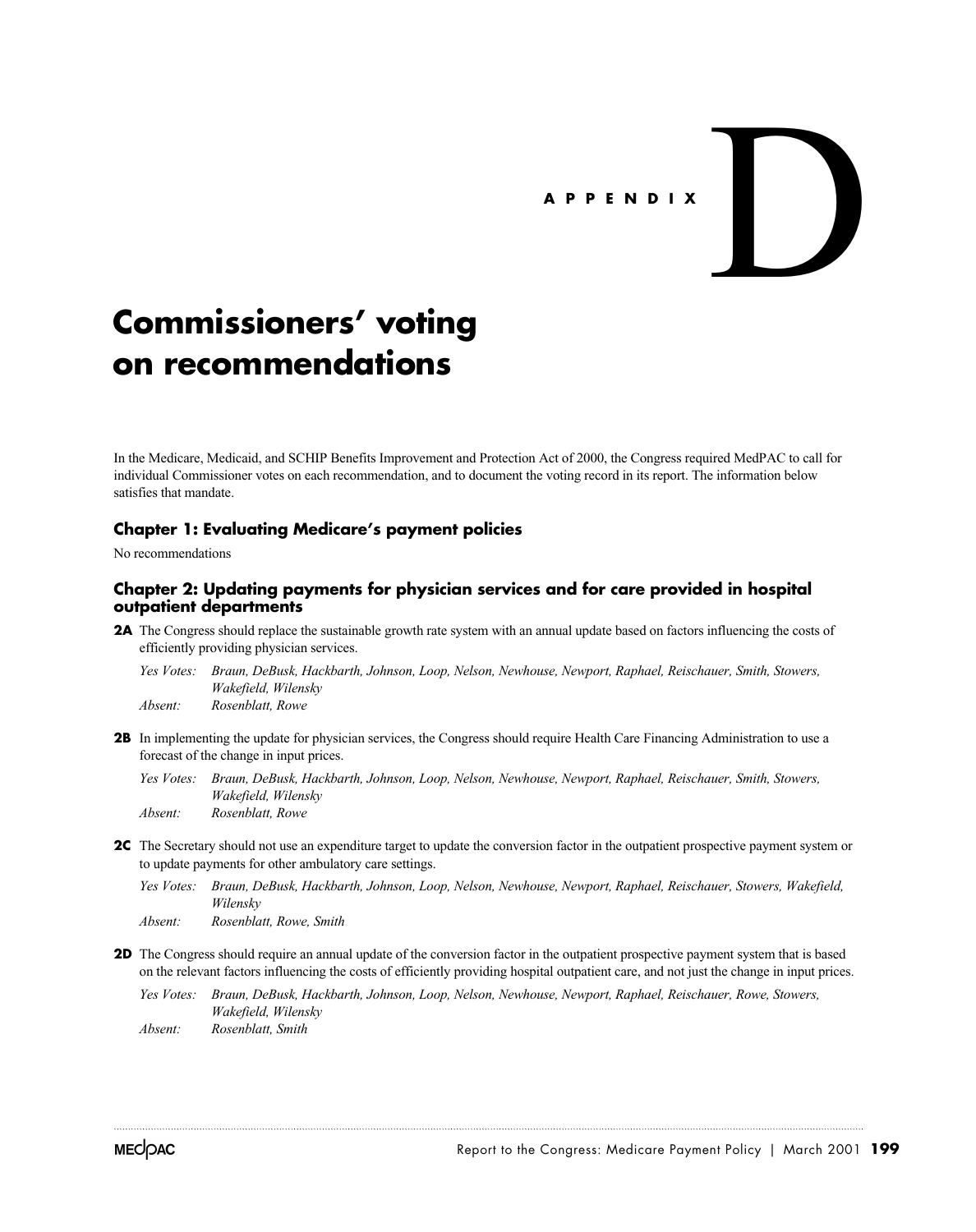# **Chapter 3: Accounting for new technology in hospital prospective payment systems**

- **3A** In the outpatient payment system, the Secretary should develop formalized procedures for expeditiously assigning codes, updating relative weights, and investigating the need for service classification changes to recognize the costs of new and substantially improved technologies.
	- *Yes Votes: Braun, DeBusk, Hackbarth, Johnson, Loop, Nelson, Newhouse, Newport, Reischauer, Smith, Stowers, Wakefield, Wilensky*

*Absent: Raphael, Rosenblatt, Rowe*

- **3B** In the outpatient payment system, pass-through payments for specific technologies should be made only when a technology is new or substantially improved and adds substantially to the cost of care in an ambulatory payment classification group.
	- *Yes Votes: Braun, DeBusk, Hackbarth, Johnson, Loop, Nelson, Newhouse, Newport, Reischauer, Smith, Stowers, Wakefield, Wilensky*

*Absent: Raphael, Rosenblatt, Rowe*

- **3C** Pass-through payments in the outpatient payment system should be made on a budget-neutral basis and the costs of new or substantially improved technologies should be factored into the update to the outpatient conversion factor.
	- *Yes Votes: Braun, DeBusk, Hackbarth, Johnson, Loop, Nelson, Newhouse, Newport, Reischauer, Smith, Stowers, Wakefield, Wilensky*

*Absent: Raphael, Rosenblatt, Rowe*

- **3D** For the inpatient payment system, the Secretary should develop formalized procedures for expeditiously assigning codes, updating relative weights, and investigating the need for patient classification changes to recognize the costs of new and substantially improved technologies.
	- *Yes Votes: Braun, DeBusk, Hackbarth, Johnson, Loop, Nelson, Newhouse, Newport, Raphael, Reischauer, Smith, Stowers, Wakefield, Wilensky*
	- *Absent: Rosenblatt, Rowe*
- **3E** Additional payments in the inpatient payment system should be limited to new or substantially improved technologies that add significantly to the cost of care in a diagnosis related group and should made on a budget-neutral basis.
	- *Yes Votes: Braun, DeBusk, Hackbarth, Johnson, Loop, Nelson, Newhouse, Newport, Raphael, Reischauer, Smith, Stowers, Wakefield, Wilensky Absent: Rosenblatt, Rowe*

#### **Chapter 4: Developing input-price indexes for all health care settings**

the fiscal year 2002 Medicare cost reports. Hospital-specific wage rates for each occupation should be supplemented by data on the mix of occupations for each provider type. The Secretary also should continue to improve the accuracy of the wage index by investigating differences in wages across areas for each type of provider and in the substitution of one occupation for another. To implement an occupation-mix adjusted wage index in fiscal year 2005, the Secretary should collect data on wage rates by occupation in

*Yes Votes: Braun, DeBusk, Hackbarth, Johnson, Loop, Nelson, Newhouse, Newport, Raphael, Reischauer, Smith, Stowers, Wakefield, Wilensky Absent: Rosenblatt, Rowe*

# **Chapter 5: Financial performance and inpatient payment issues for PPS hospitals**

- **5A** The inpatient PPS operating update of market basket minus 0.55 percent set in law for fiscal year 2002 will provide a reasonable level of payments.
	- *Yes Votes: Braun, DeBusk, Hackbarth, Johnson, Loop, Nelson, Newhouse, Newport, Raphael, Reischauer, Smith, Stowers, Wakefield, Wilensky*

*Absent: Rosenblatt, Rowe*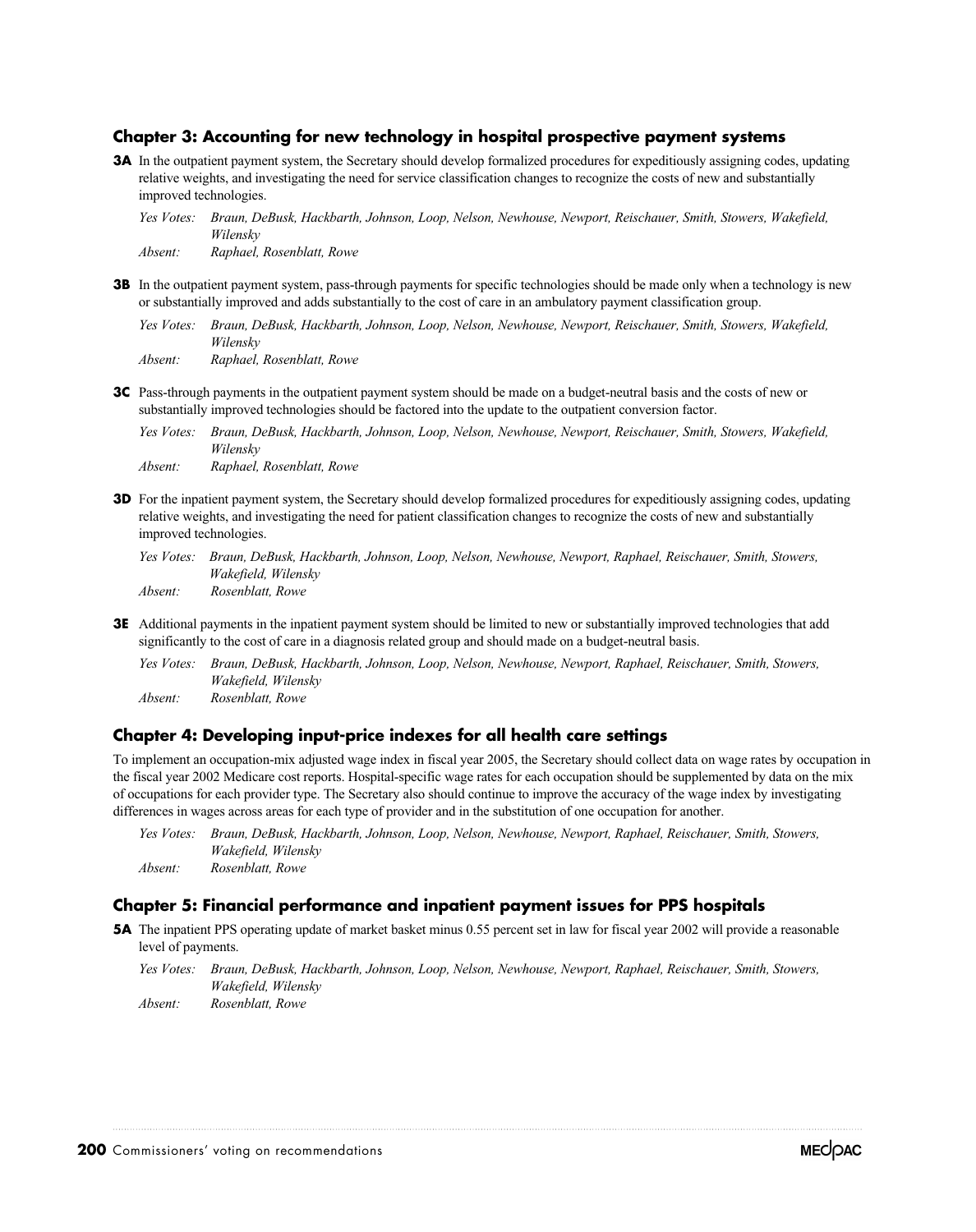**5B** In collecting sample patient-level data, HCFA should seek to balance the goals of minimizing payment errors and furthering understanding of the effects of coding on case-mix change.

*Yes Votes: Braun, DeBusk, Hackbarth, Johnson, Loop, Nelson, Newhouse, Newport, Raphael, Reischauer, Rowe, Stowers, Wakefield, Wilensky Absent: Rosenblatt, Smith*

- **5C** Although the Benefits Improvement and Protection Act of 2000 improved the equity of the hospital disproportionate share adjustment, Congress still needs to reform this adjustment by:
	- including the costs of all poor patients in calculating low-income shares used to distribute disproportionate share payments, and
	- using the same formula to distribute payments to all hospitals covered by prospective payment.

*Yes Votes: Braun, DeBusk, Hackbarth, Johnson, Loop, Nelson, Newhouse, Reischauer, Smith, Stowers, Wakefield, Wilensky Absent: Newport, Raphael, Rosenblatt, Rowe*

**5D** The Congress should protect urban hospitals from the adverse effect of nearby hospitals being reclassified to areas with higher wage indexes by computing each area's wage index as if none of the hospitals located in the area had been reassigned.

*Yes Votes: Braun, DeBusk, Hackbarth, Johnson, Loop, Nelson, Newhouse, Smith, Stowers, Wakefield, Wilensky Not Voting: Reischauer Absent: Newport, Raphael, Rosenblatt, Rowe* 

#### **Chapter 6: Prospective payment for post-acute care: current issues and long-term agenda**

**6A** The Secretary should conduct an empirical study to assess the extent of substitution among post-acute care settings.

*Yes Votes: Braun, DeBusk, Hackbarth, Johnson, Loop, Nelson, Newhouse, Newport, Raphael, Reischauer, Rowe, Stowers, Wakefield, Wilensky*

*Absent: Rosenblatt, Smith*

**6B** While implementing the Medicare, Medicaid, and SCHIP Benefits Improvement and Protection Act of 2000 provision to develop patient assessment instruments with comparable common data elements, the Secretary should minimize reporting burden and unnecessary complexity while assuring that only necessary data are collected for payment and quality monitoring.

*Yes Votes: Braun, DeBusk, Hackbarth, Johnson, Loop, Nelson, Newhouse, Newport, Raphael, Reischauer, Smith, Stowers, Wakefield, Wilensky Absent: Rosenblatt, Rowe*

**6C** The Secretary should develop for potential implementation a patient classification system that predicts costs within and across postacute settings.

*Yes Votes: Braun, DeBusk, Hackbarth, Johnson, Loop, Nelson, Newhouse, Newport, Raphael, Reischauer, Rowe, Stowers, Wakefield, Wilensky*

*Absent: Rosenblatt, Smith*

**6D** The Secretary should conduct demonstrations to test the feasibility of including a larger scope of services in the payment bundle.

*Yes Votes: Braun, DeBusk, Hackbarth, Johnson, Loop, Nelson, Newhouse, Newport, Raphael, Reischauer, Smith, Stowers, Wakefield, Wilensky Absent: Rosenblatt, Rowe*

**6E** The Secretary should develop a new classification system for skilled nursing facility care while continuing to monitor access and quality.

*Yes Votes: Braun, DeBusk, Hackbarth, Johnson, Loop, Nelson, Newhouse, Newport, Raphael, Reischauer, Rowe, Smith, Stowers, Wakefield, Wilensky Absent: Rosenblatt*

MECOAC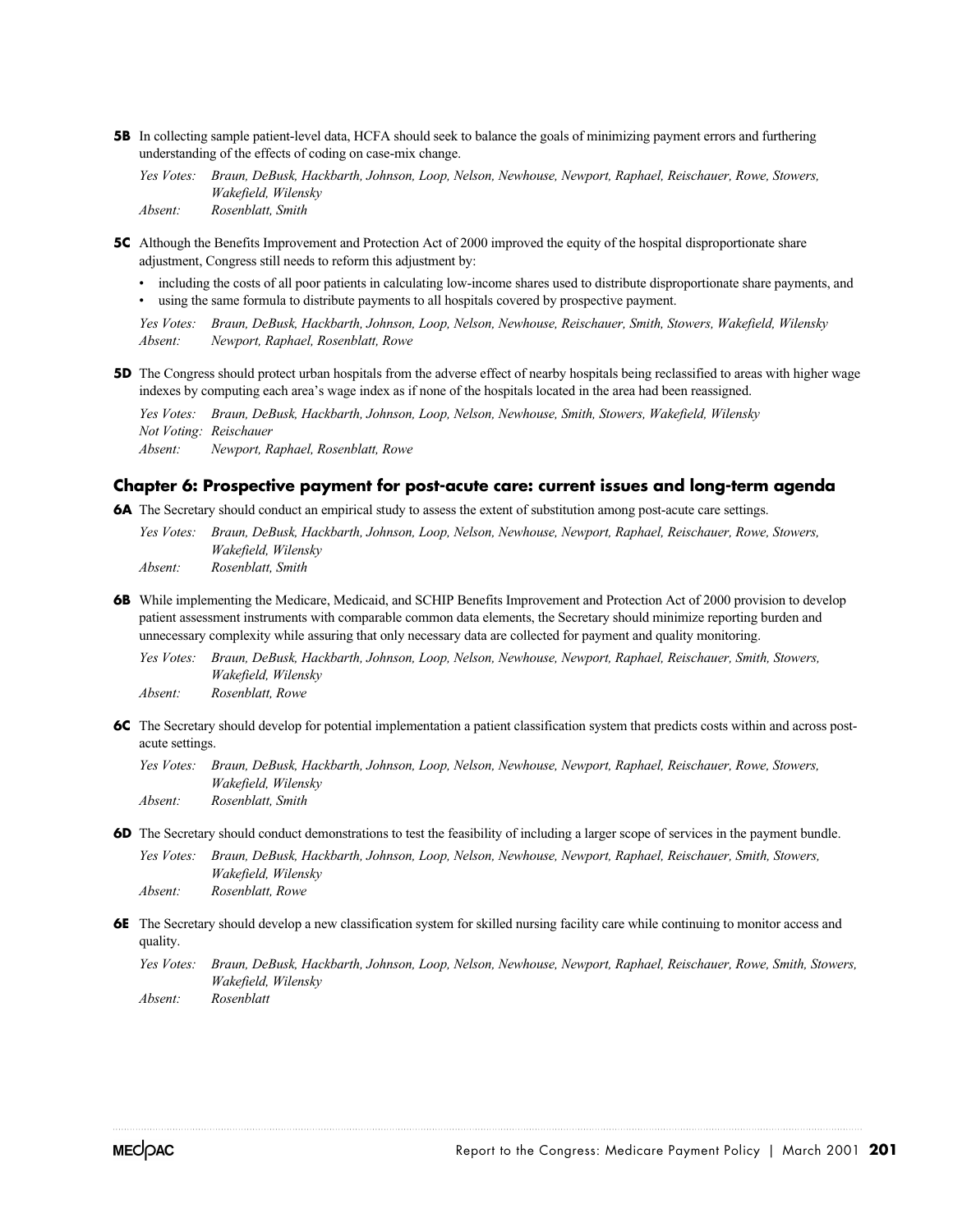**6F** Until a core set of common data elements for post-acute care is developed, the Secretary should require the Functional Independence Measure as the patient assessment tool for the inpatient rehabilitation prospective payment system.

*Yes Votes: Braun, DeBusk, Hackbarth, Johnson, Loop, Nelson, Newhouse, Newport, Raphael, Reischauer, Smith, Stowers, Wakefield, Wilensky*

*Absent: Rosenblatt, Rowe*

- whether a different percentage policy is needed. **6G** The Secretary should require a high-cost outlier policy of 5 percent for the inpatient rehabilitation payment system and study
	- *Yes Votes: Braun, DeBusk, Hackbarth, Johnson, Loop, Nelson, Newhouse, Newport, Raphael, Reischauer, Smith, Stowers, Wakefield, Wilensky Absent: Rosenblatt, Rowe*
- **6H** The Secretary should reexamine the disproportionate share adjustment for the inpatient rehabilitation prospective payment system.

*Yes Votes: Braun, DeBusk, Hackbarth, Johnson, Loop, Nelson, Newhouse, Newport, Raphael, Reischauer, Rowe, Stowers, Wakefield, Wilensky Absent: Rosenblatt, Smith*

**6I** In monitoring the performance of the payment system, the Secretary should pay particular attention to the use of significant change in condition payment adjustments and payments for patients with wound care needs.

*Yes Votes: Braun, DeBusk, Hackbarth, Johnson, Loop, Nelson, Newhouse, Newport, Raphael, Reischauer, Smith, Stowers, Wakefield, Wilensky Absent: Rosenblatt, Rowe*

## Chapter 7: Reconciling Medicare+Choice payments and fee-for-service spending

- **7A** The Medicare program should be financially neutral as to whether beneficiaries enroll in Medicare+Choice plans or in the traditional Medicare program. Therefore, Congress should make Medicare payments for beneficiaries in the two sectors of a local market substantially equal, after accounting for risk.
	- *Yes Votes: Braun, DeBusk, Hackbarth, Johnson, Loop, Nelson, Newhouse, Newport, Raphael, Reischauer, Smith, Stowers, Wakefield, Wilensky*
	- *Absent: Rosenblatt, Rowe*
- **7B** The Secretary should study variation in spending under the traditional Medicare program to determine how much is caused by differences in input prices and health risk and how much is caused by differences in provider practice patterns, the availability of providers and services, and beneficiary preferences. He should report to the Congress and make recommendations on whether and how the differences in use and preference should be incorporated into Medicare fee-for-service payments and Medicare + Choice payment rates.
	- *Yes Votes: Braun, DeBusk, Hackbarth, Johnson, Loop, Nelson, Newhouse, Newport, Raphael, Reischauer, Rowe, Stowers, Wakefield, Wilensky Absent: Rosenblatt, Smith*
- **7C** The Secretary should study how beneficiaries, providers, and insurers each benefit from the additional Medicare + Choice payments made in floor counties.

*Yes Votes: Braun, DeBusk, Hackbarth, Johnson, Loop, Nelson, Newhouse, Newport, Raphael, Reischauer, Rowe, Stowers, Wakefield, Wilensky Absent: Rosenblatt, Smith*

**7D** In defining local payment areas, the Secretary should explore using areas that contain sufficient numbers of Medicare beneficiaries to produce reliable estimates of spending and risk.

*Yes Votes: Braun, DeBusk, Hackbarth, Johnson, Loop, Nelson, Newhouse, Newport, Raphael, Reischauer, Smith, Stowers, Wakefield, Wilensky Absent: Rosenblatt, Rowe*